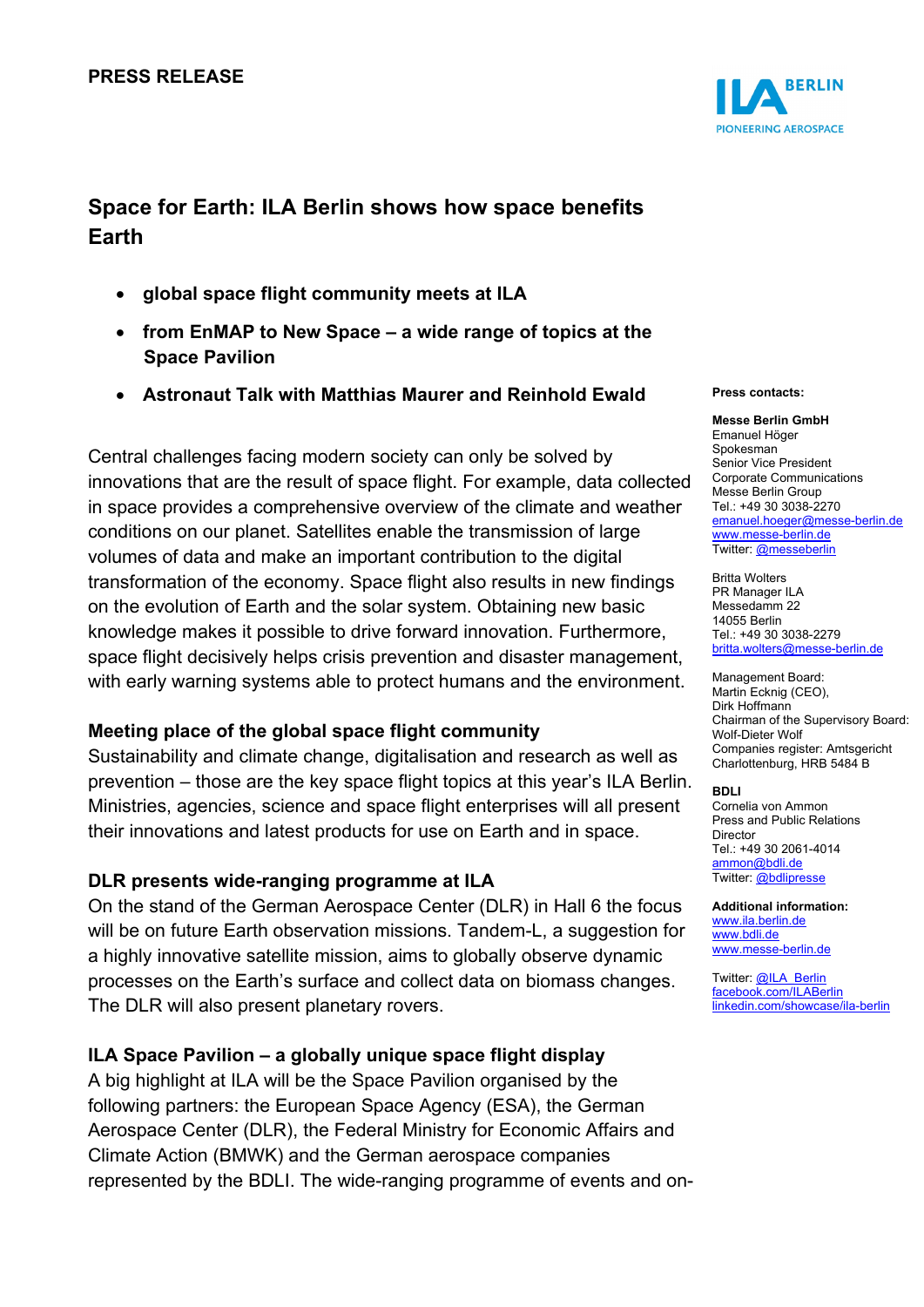stage activities featuring high-profile space flight actors will highlight how space flight improves life on Earth. Another high point will be the Astronaut Talk featuring Matthias Maurer on day three of the show (Friday, 24 June). Among those attending will be European Commissioner for the Internal Market Thierry Breton; Federal Minister for Economic Affairs and Climate Action Dr. Robert Habeck; Federal Government Coordinator of German Aerospace Policy Dr. Anna Christmann; Member of Parliament and Chairman of the Aviation and Space Group in the Bundestag Klaus-Peter Willsch; ESA Director General Dr. Josef Aschbacher; Chair of the DLR Executive Board Prof. Dr. Anke Kaysser-Pyzalla; Head of the German Space Agency at DLR Dr. Walther Pelzer; BDLI President Dr. Michael Schöllhorn and BDLI Vice President Aerospace Marco Fuchs.

### **A Day For Our Climate – Data from space for protecting our climate**

Day one (Wednesday, 22 June) of the show at the ILA Space Pavilion will take place under the heading 'A Day For Our Climate'. Space flight plays a key role in fighting climate change. Over half of all climate indicators can only be measured in space. Earth observation satellites such as the Sentinels, part of Europe's Copernicus Earth observation programme, or those of national programmes such as the German EnMAP mission launched on 1 April 2022, collect highly accurate measurements and long-term records, thus providing data which political actors can use to take rapid information-based decisions.

Day one at the Space Pavilion will also focus on the GRACE satellites – a joint NASA and the DLR mission, which this year is celebrating its twentieth anniversary. By conducting gravity field measurements the mission aims to understand the causes and effects of the climate crisis in order to provide a basis for precise protection measures for the climate and environment.

# **From New Space to sustainability in space – mega trends in space flight**

Day two (Thursday, 23 June) of the show is ILA Space Day – with a focus on mega trends in space flight such as New Space, i.e. the growing commercialisation of space flight and how it is closely linked with other sectors such as automotive and agriculture. Another mega trend is space flight's important contribution to security and defence architectures. For example, space flight provides important information and guarantees a secure communications infrastructure, and allows state actors to make efficient decisions, thus assisting services and armed forces on the ground. Security in space and sustainability are also vitally important topics. The aim is to avoid collisions in Earth's orbit and to minimise waste in space. This in turn guarantees satellites can operate safely and helps to ensure satellite-based applications function properly on Earth, so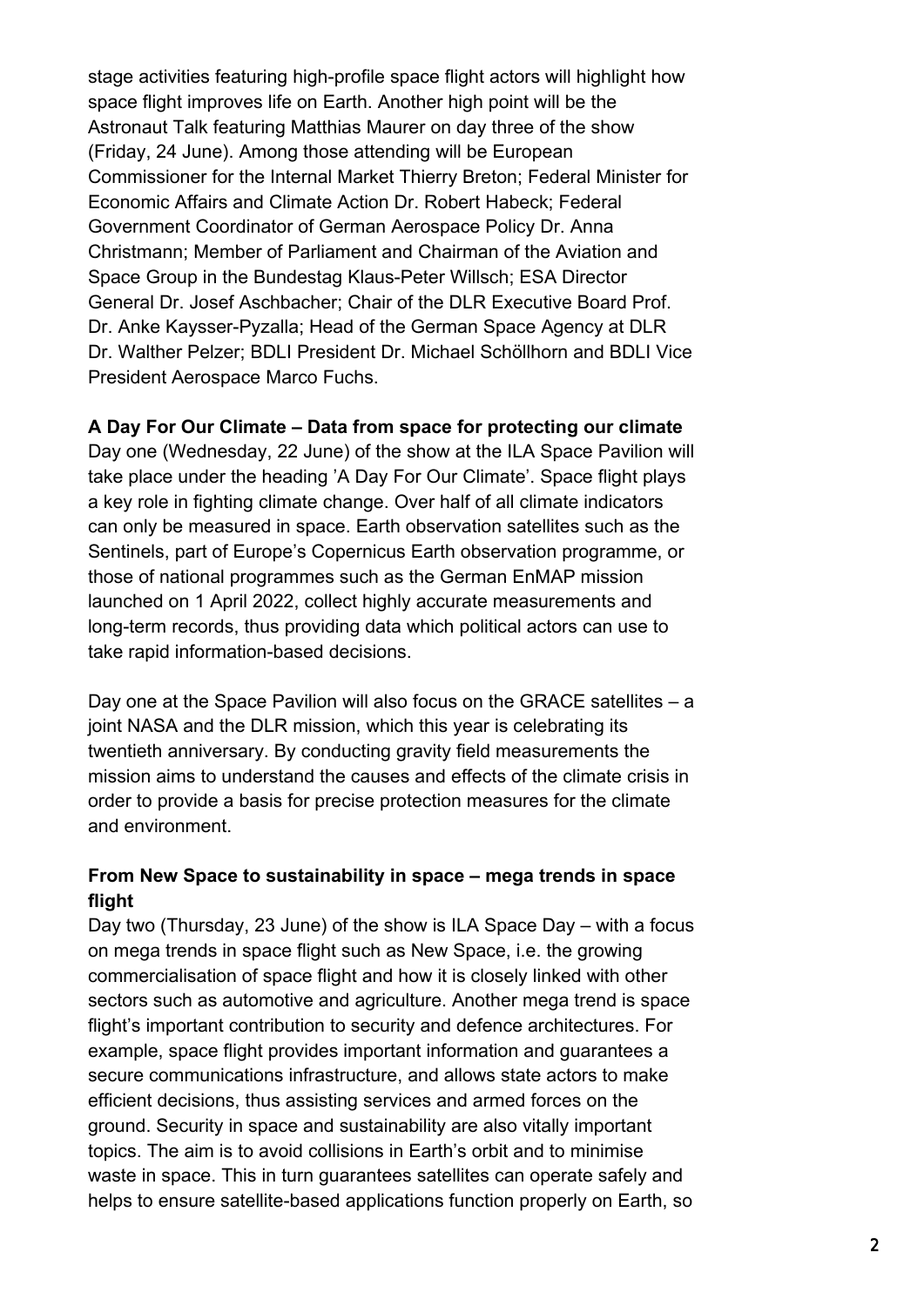that space flight can continue to be of benefit.

Day two will also focus on space exploration, such as NASA's Orion programme. In summer 2022 the NASA Artemis I program aims to orbit the moon with its unmanned Orion spaceship. The European Service Module (ESM), built by the European Space Agency and German aerospace industry for NASA, is a key element of every Orion spacecraft. Also on board are two manikins of the DLR for conducting medical tests. The first launch of Europe's new Ariane 6 booster rocket has also been announced for 2022. This will ensure Europe's independent access to space.

## **Connected and on the way to new frontiers – digitalisation, innovation and research**

Day three of the show (Friday, 24 June) for trade visitors will be devoted entirely to innovations and new technologies. Space infrastructure plays a crucial part in digitalisation. Satellites assist many applications, including secure connections, automation, AI, quantum technology, robotics and smart mobility – all areas of Industry 4.0. Space flight will significantly drive forward digitalisation in future, as well as new developments such as 5G connectivity. Furthermore, space flight provides new insights into the origins and evolution of planet Earth and the universe and establishes new basic knowledge. Zero-gravity research carried out on the International Space Station (ISS) boosts medical and technological progress and facilitates the transfer of technology in many sectors.

Whether on stage or at the exhibition, the Space Pavilion will offer visitors an exciting insight into the fascinating world of space flight, including on the weekend days for the public.

Online tickets to ILA are available now at: **ila.messeticket.berlin.**

### **More details can be found at:**

[www.ila-berlin.com](http://www.ila-berlin.com/) Twitter: [@ILA\\_Berlin](https://twitter.com/ila_berlin?lang=de) [facebook.com/ILABerlin](http://facebook.com/ILABerlin) [linkedin.com/showcase/ila-berlin](https://www.linkedin.com/showcase/ila-berlin)

### Data protection information:

The organisation responsible for the processing of data is Messe Berlin GmbH, Messedamm 22, 14055 Berlin, email address: [presse@messe-berlin.de](mailto:presse@messe-berlin.de); data protection officer, postal address as for Messe Berlin GmbH, email: [datenschutz@messe-berlin.de.](mailto:datenschutz@messe-berlin.de) We have received your personal data (contact details and areas of interest) from you, the internet or an address provider. This data is processed for the purpose of conducting press and public relations work via Messe Berlin GmbH, its subsidiaries, their in-house and guest events as well as press events.

Art. 6 (1) lit. f. of the General Data Protection Regulation (GDPR) forms the legal basis for our justified Interest in press and public relations work.

Data is stored until such time as you withdraw your consent to processing and in all other cases until it is no longer required for the purpose in question.